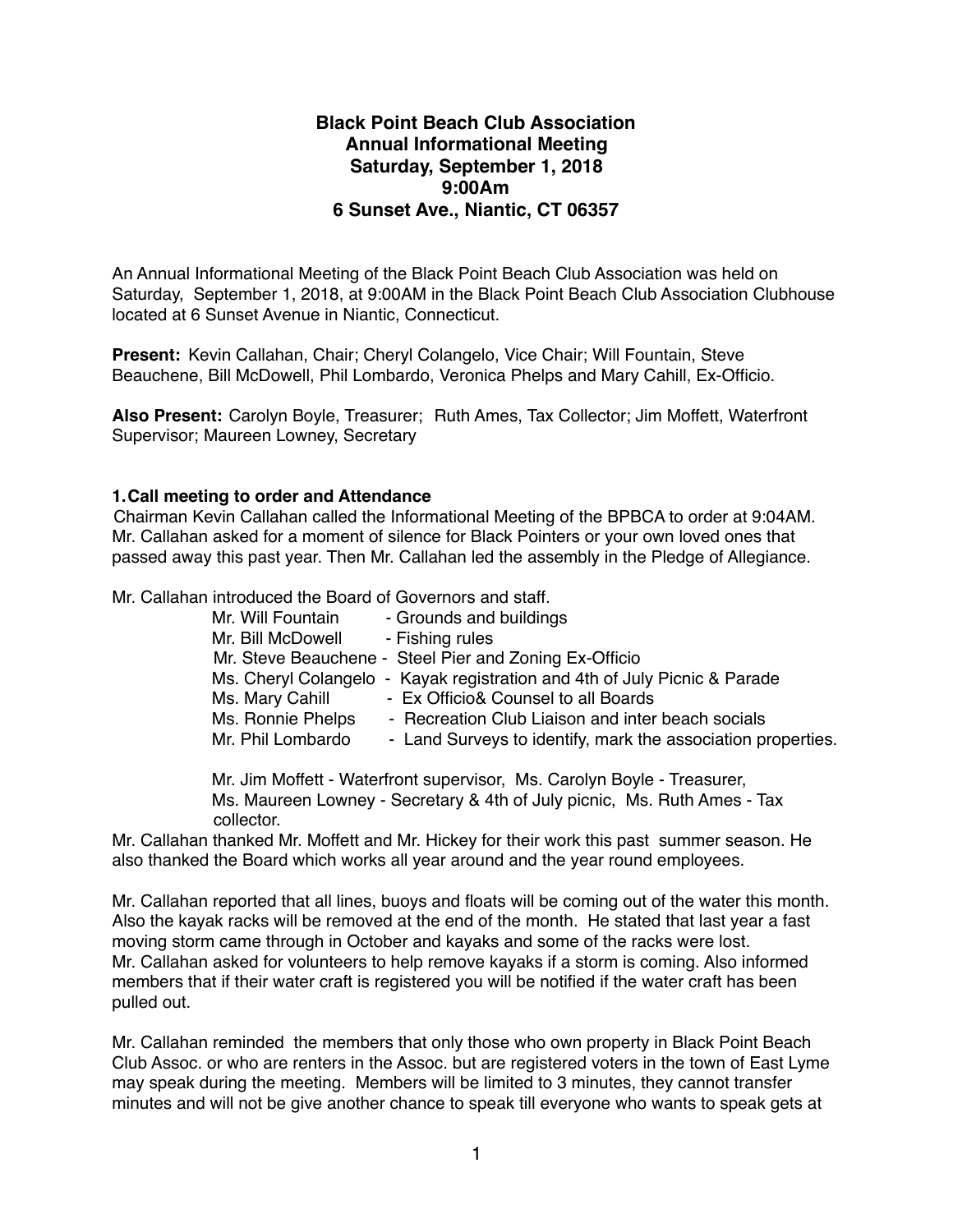least one chance. Wait to be recognized by the Chair and do not speak out while someone else is speaking.

He asked that members keep their questions and comments civil and respectful as at the BOG August meeting their had been some disrespectful, uncivil moments from some audience members.

Mr. Callahan mentioned that a recreation club survey was previously done by the BOG in 2007 and 2008 to gather information about how members were enjoying the program. This BOG was attempting to find out information about how people like the program the hours, days, games, outside games and give suggestions. He said the word Curriculum was used and several people thought it was meant in an academic manner. It is also meant as a set of goals articulated across the levels of club attendees and staff that outline the intended planned content and instruction plan across the age levels of children that attend club, including who, what, when, where, and how of the club.

Mr. Callahan informed the membership that the Zoning commission is looking for an alternate and if anyone is interested to please call or e-mail the Chair.

Mr. Callahan informed the members that Ms. Ronnie Phelps would give a report on the recreation program

## **Ms. Ronnie Phelps - Report Rec. Program**

Ms. Ronnie Phelps stated that she wanted to clear up mis information about the committee she is on. Her survey is not to evaluate Mr. Hickey or all the little activities that they did this year. She also stated that there is a rumor going around that she wants the job as Rec. director. She informed the members that she does not want the job as Rec. director and it would be a conflict of interest as she is committed to being a Board member for the next 3 years. Her job is to look at the club and to make sure it has the structure to carry on for the next 10 years. She stated that the survey she is doing is evaluating the Club Program and is not evaluating Mr. Hickey. That would be a whole different thing. That is not her committee. Ms. Phelps stated that what she is looking at is the policy, examples: how old should the child be, should they be toilet trained etc. The curriculum would be arts, crafts, field trips things the children would enjoy. The curriculum is going to support the mission statement which Ms. Phelps read

**"The goal of the Recreation Program is to afford Black Point Beach Club members and their guests the opportunity to take advantage of a reasonably priced summer recreation program providing outdoor and indoor activities for children ages three through twelve. The Recreation Program provides the children of this Association the opportunity of forming friendships and learning basic water safety skills in a safe and caring environment."** 

Ms. Phelps said it is important that we have health and safety rules now a days with liability. We have to make sure that the counselors are aware of blood born pathogens. They need to have that training, use rubber gloves. We also want to have the physical plan ready for children three years old need step stools to get up on the toilet. Do we have s step stool in each stall, that's important. That's what she's looking at.

She said that they are still looking for input and that the surveys are at the back of the room. She wants all surveys returned by September 9, 2018.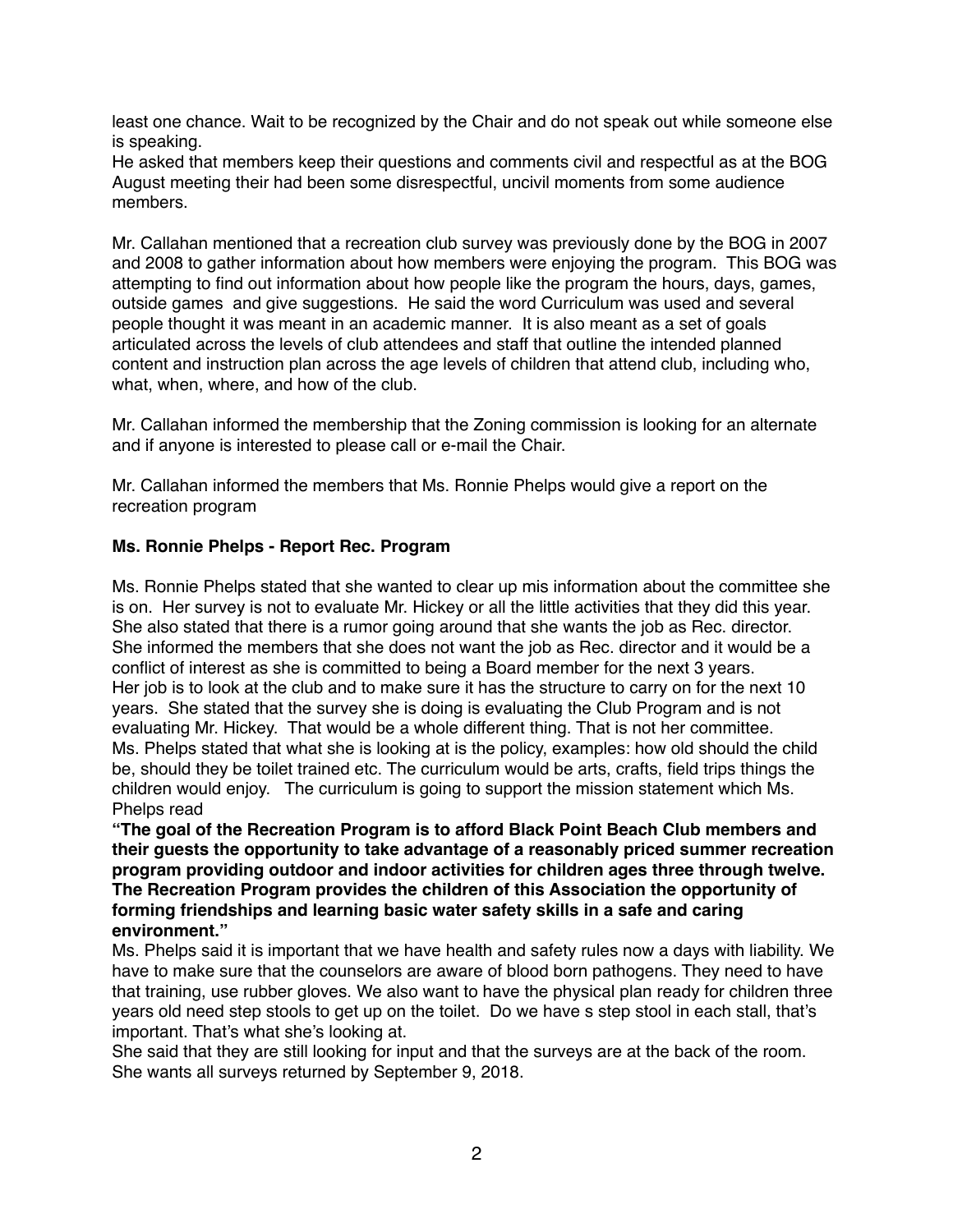As the liaison to the club program she thanked Mr. Hickey and the counselors for an amazing job this summer.

#### **Mr. Steve Beauchene - Steel Pier Report**

Mr. Beauchene stated that he has received 3 reports from GZA. The first report is the phase one assessment on the Main Groin, the second is the eel grass study and the third report is the memorandum of Findings. He informed the members that he was told doing nothing to the pier was not an option.

Mr. Beauchene said he will have the reports put on the web site for everyone to look at and if they have any questions they can e-mail Mr. Beauchene.

### **Mr. Callahan opened the floor to general comments from the members.**

Ms. Kim Craven,46 East Shore Drive, asked if the eel grass study could also be put on the web site and she asked who is on the committee.

Mr. Beauchene replied all 3 reports will be put on the web site. He said at this point there is no committee.

Ms. Theresa Alferi, 34 Woodland Drive, commented on the rec. program saying parents of children in the program should be on the committee and that she would like to be on the committee.

Ms. Phelps responded that the people on the committee have children or grandchildren in the program. She said there are no openings on the committee at this moment but there may be committees forming from that committee

Ms. Kelly Smith, 9 Nehantic Drive, asked which pier they were talking about. Mr. Beauchene replied the pier that is between Indianola and White Cap.

Ms. Stephanie Elevado, 7 Sea Breeze Avenue, asked how long it would take to build a new pier and how long the new pier would last.

Mr. Beauchene replied the pier that is there now has lasted 80 years.

Ms. Beverly Melo, 6 Cottage Lane, asked about the other piers.

Mr. Beauchene replied that the company would charge \$17,000 to evaluate the other piers and they had told him the other piers seem to be ok.

Ms. Alice Baril, 17 Sea View Avenue, commented about the pier. Mr. Beauchene responded that hopefully there will be a vote at the May meeting regarding the Pier.

Mr. Peter McAndrew, 6 Sea View Avenue, asked what the fees have been for the consultants to date.

Mr. Beauchene replied that the eel grass study was \$7,000.00 and \$9,000.00 for the initial survey.

Mr. McAndrew commended Mr. Beauchene for that work he has done. He asked if the members could get an idea of what their assessment would be.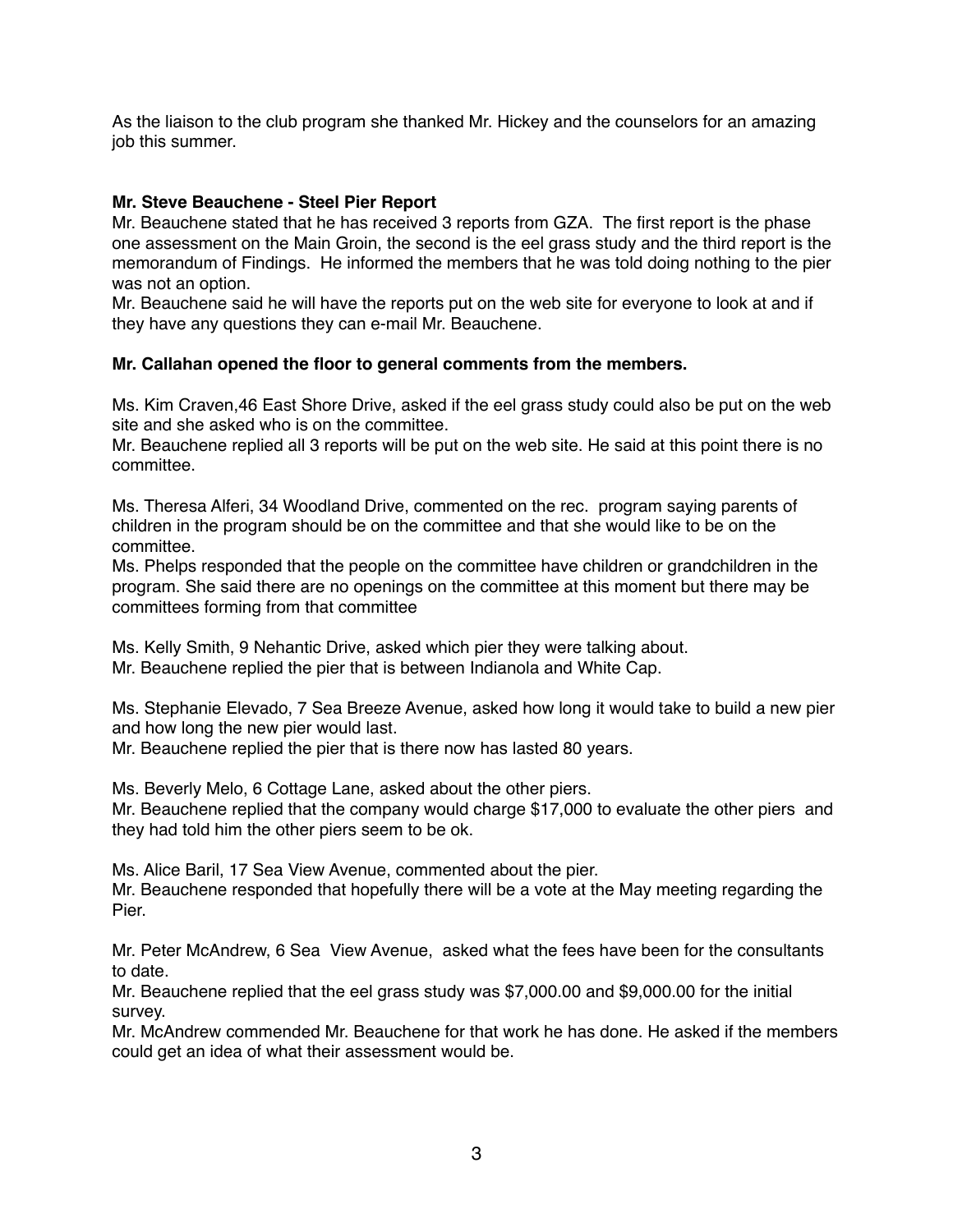Ms. Evelyn Frolich, 49 Sea Spray Avenue, commented that she was under the opinion that if a pier needs to be removed that the DEEP has grants for that. Mr. Beauchene said he was not aware of that but will check into it.

Mr. Bill Bayne, 2 Osprey Road, asked why waiting till next spring for a vote on the piers and not starting work on it till next fall with storms coming up. Mr. Beauchene replied the process takes time.

Ms. Sharon Orszulak, 26 Sea Spray Avenue, commented on renters being able to vote when they don't pay taxes.

Ms. Veronica Casey, 19 Sea View Avenue, stated that renters have the right to vote. Her house is in a trust and she pays taxes but cannot vote. However a renter who votes in town can vote even though they don't pay taxes. She stated it is a state law and that Black Point changed it a few years ago. Ms. Casey said she went to the first selectman in town about it and he went to the state. She said nothing can be done about it.

Ms. Diane Zukowski, 36 Sunrise Avenue, said the reason that Black Point Beach Club Assoc. has to follow it is because we are a quasi municipality where some of the other beaches are not. We pay taxes to the Association unlike other beaches that pay fees to their Associations.

Ms Cahill commented that because we have our own Zoning Commission we are a Quasi Municipality. If we got rid of our Zoning we would loose out quasi municipality status.

Mr. Bob Guenther, 17 Bellaire Road, also commented on the voting status.

Ms. Carolyn Boyle, 4 Sea view Avenue, commented that it is long term renters who vote in town and that we don't have many of them.

Ms. Wendy Bourget, 1 Osprey Road, also commented on the voting status.

Mr. George Kennedy, 19 Indianola Road, commented about golf carts having to have a parking tag to park in the Association parking areas.

Mr. Callahan responded that there are not many parking spaces so it needs to be limited to 1 parking tag per house.

Mr. Dave Murray, 39 Sea Breeze Avenue, asked if a water fountain could be installed in the clubhouse for the kids.

Mr. Callahan replied that they would look into it.

Mr. Peter McAndrew, 6 Sea Spray Avenue, asked how the summer went with a Waterfront Supervisor instead of an Association Manager.

Mr. Callahan said the summer went very well. After the evaluations of the employees they will discuss what they want to do moving forward.

A member asked if a list of the Board members with their duties and contact information could be put on the web site.